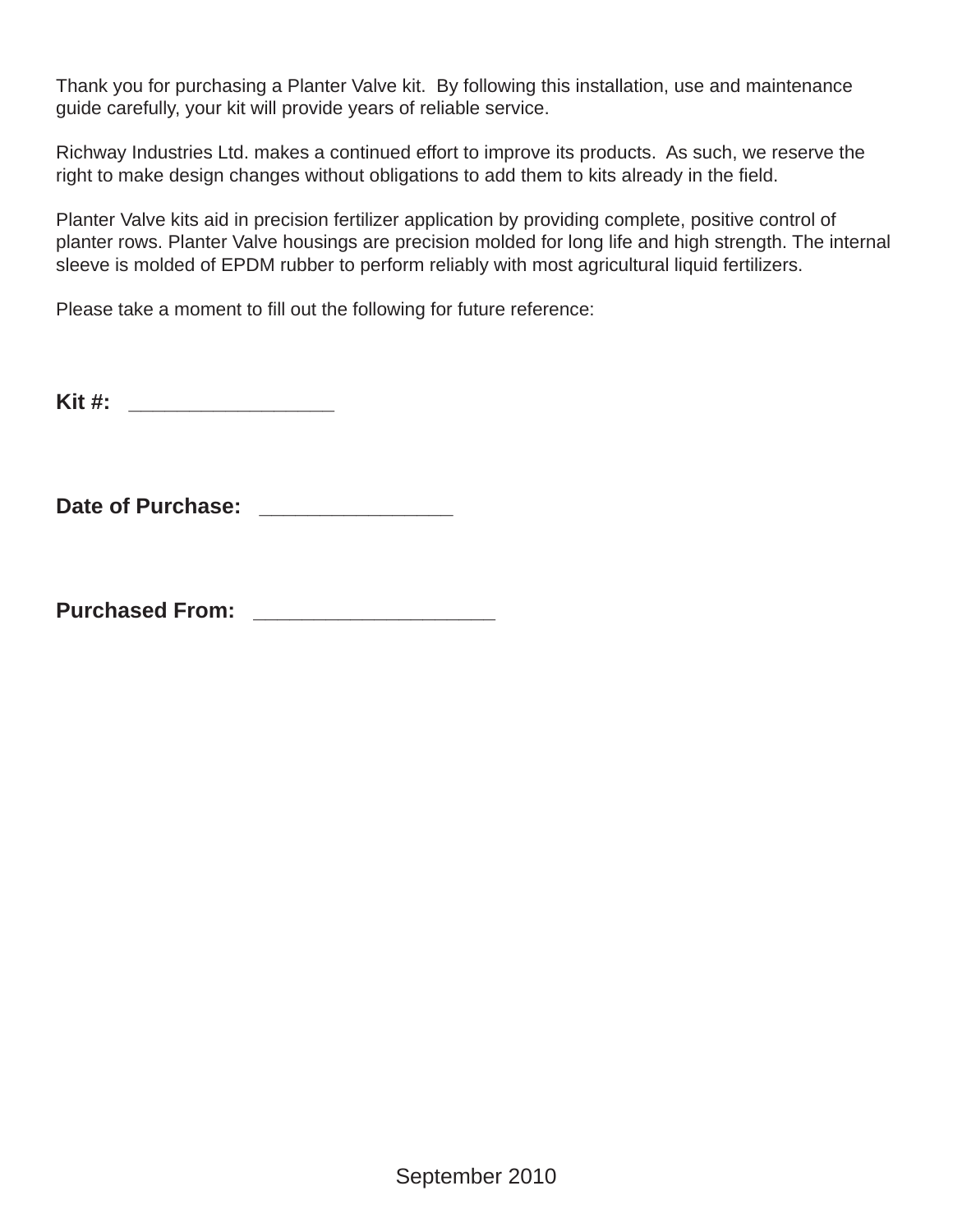# **Table of Contents**

| <b>Safety First</b>                                                                      | Page 3                |
|------------------------------------------------------------------------------------------|-----------------------|
| <b>Installation</b>                                                                      | <b>Page 4-5</b>       |
| <b>Valve Specifications</b>                                                              | Page 6                |
| <b>Operation</b>                                                                         | Page 6                |
| <b>Maintenance</b><br><b>Servicing Solenoids</b><br><b>Sleeve Replacement</b><br>Storage | Page 7<br>7<br>8<br>9 |
| <b>Trouble Shooting</b>                                                                  | Page 9                |
| <b>Warranty</b>                                                                          | Page 10               |
| <b>Company Information</b>                                                               | Page 10               |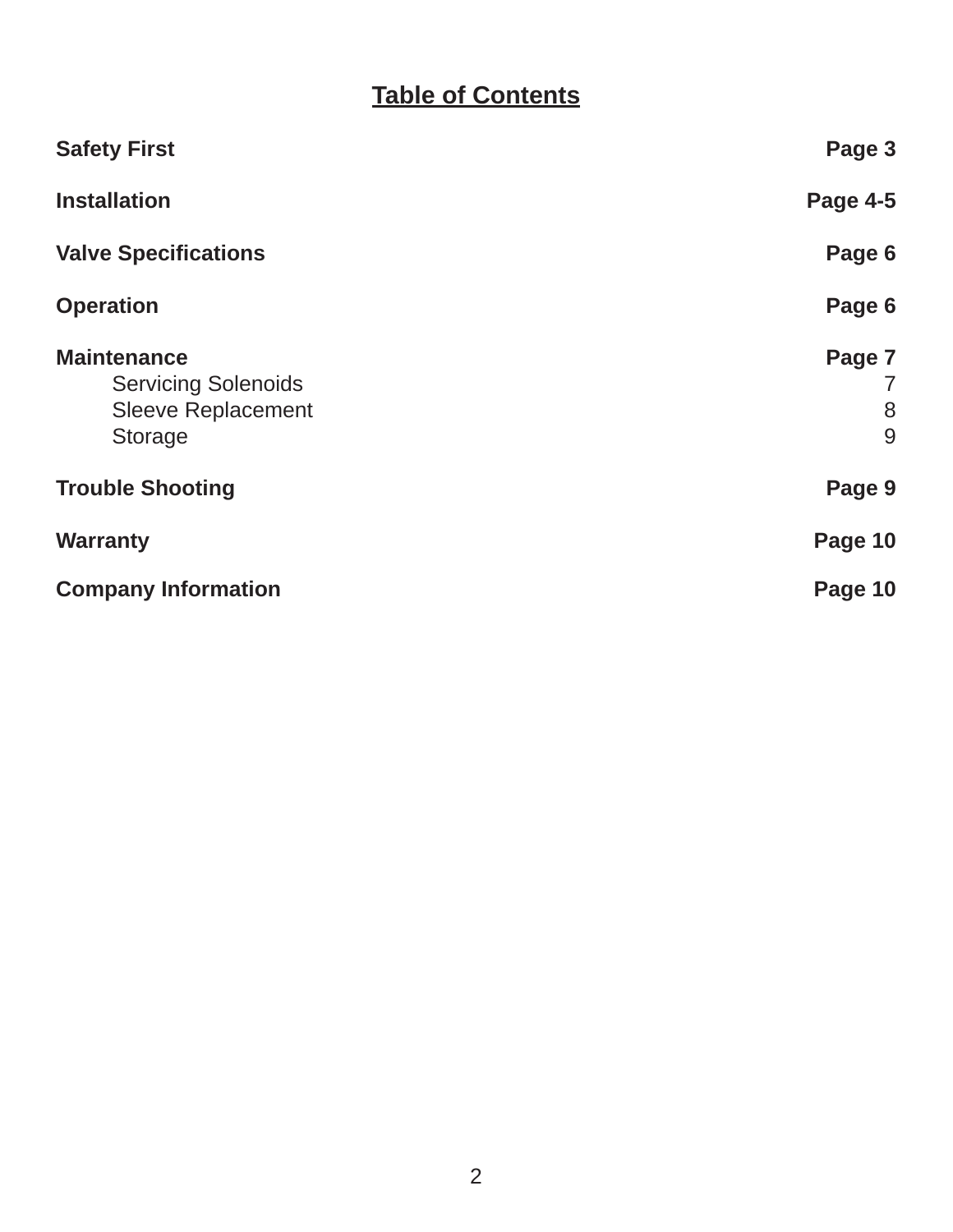# **SAFETY FIRST**

# **Important**

**Do not operate without reading and understanding this owners manual**



 **Caution: Agricultural chemical mist or liquid can cause permanent eye or lung damage or death. Planter Valve SLEEVE FAILURE CAN OCCUR AT ANY TIME. If sleeve failure is suspected or liquid fertilizer is detected in the air line, STOP THE TRACTOR AT ONCE, SHUT OFF THE FERTILIZER control and follow these instructions.**

**During Planter Valve maintenance, wear protective clothing (gloves, goggles, etc.) according to chemical manufacturer's recommendation.**

- 1. Locate valve(s) with failed sleeve(s). Replace failed sleeve(s) immediately. Early detection and replacement of failed sleeve may help prevent chemicals from entering the air line. When replacing rubber sleeves, contact your local authorized Planter Valve distributor to purchase genuine Planter Valve replacement parts.
- 2. Clean air line system of all traces of liquid that may have entered at time of sleeve failure
- 3. Read and follow detailed instructions provided in this Planter Valve owners manual.

#### **Additional Safety Notes**

- 1. Shut off all main valves durings stops of any length, travel, fills, or other operations. Loss of air pressure will allow the Planter Valve to open, releasing all liquid fertilizer in the tank.
- 2. Do not perform any maintenance work on the planter or Planter valves before shutting off the pump and releasing all liquid and air pressure.
- 3. Do not use oil or petroleum based materials (such as WD-40) to lubricate sleeves during insertion into valve bodies. These materials attack the EPDM rubber sleeve and seriously shorten sleeve life. Use a foaming agent or detergent solution to lubricate sleeves.
- 4. Do not leave Planter Valve kit pressurized when not in use. This will greatly shorten sleeve life. In addition, unexpected loss of pressure will open the Planter Valve sleeve and result in liquid loss.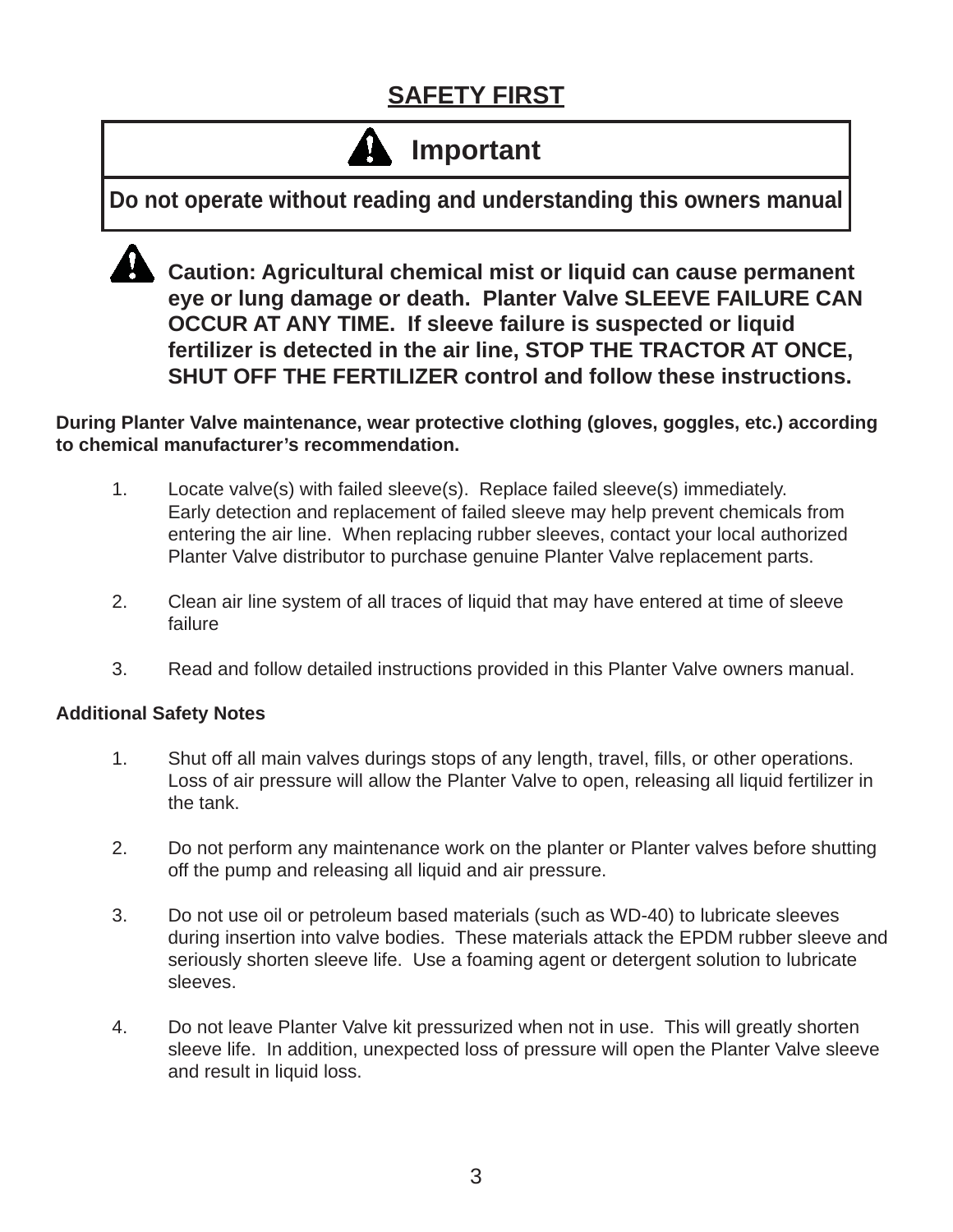## **INSTALLATION**

To install Planter Valve kits, several components must be connected. Every application may be slightly different. The following is a guide to help you choose the best locations for installing components.



### FIGURE 1 - Planter Valve Kit NZPVK-02E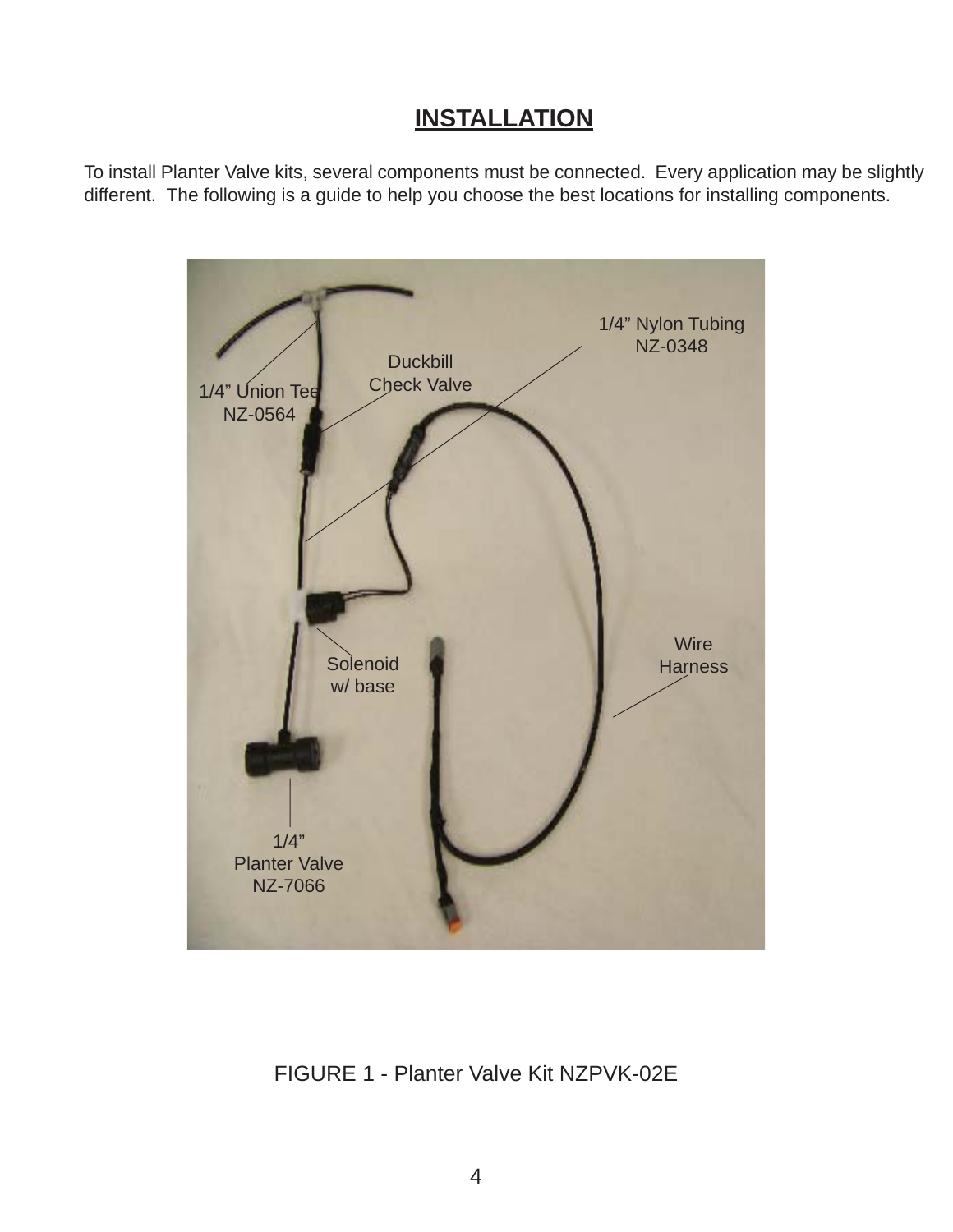- 1. Make sure all pumps are shut off, and main shut off valves are closed before beginning installation.
- 2. First, disconnect the wire to the seed clutch and install the supplied adapter wire harness into the electric clutch and incoming seed clutch wire with the appropriate connectors. The harness tee's into the seed signal for this application. The wire harness is connected to the Richway electric solenoid and base and should be mounted away from moving parts. The solenoid uses the clutches electric signal to actuate the air using an electric over air system to control the valve directly with the seed clutch.
- 3. To tee into the air supply line, cut the supply line with an appropriate tool, and insert the 1/4" Union Tee into the air supply line as shown in Figure 1. Using the quick connect fittings on the 1/4" Union Tee, push the 1/4" tubing firmly into the 1/4" Union Tee. This system requires an air source for the function of the planter valve. If no air is available on the planter, and external compressor may be necessary.
- 4. Insert the duckbill check valve in the air line coming from the 1/4'' Union Tee. Using the quick connect fittings on the duckbill check valve. Push the air line firmly into the 1/4" check valve. THE CHECK VALVE HAS AN ARROW THAT SHOULD POINT IN THE DIRECTION OF THE AIR FLOW. In this application the arrow should be pointed towards the solenoid and planter valve.
- 5. To install the electric solenoid with white base, run the supplied 1/4'' air line from the duckbill check valve to \*\*Port 2 of the white solenoid base. Use the quick connect fittings to secure the air line. The solenoid base is designated with either one or 2 small marks on each side.
- 6. Install the Planter Valve on the row unit in a safe and secure position away from moving parts, then run the remaining 1/4" air line from \*Port 1 in the white solenoid base to the actuation port in the middle of the Planter Valve. Use quick connect fittings to secure air line.
- 7. The air source used for the Planter Valves should be regulated down to less than 90 PSI to comply with the operating guidlines set forth by Richway Industries.
- 8. Double check all quick connect air and fertilizer fittings to make sure the lines are completely pushed in and sealed before turning the system on.

## **Solenoid White Base Designations**

\*Port 1 is identified with a single small drill hole \*\*Port 2 is identified with two small drill holes

.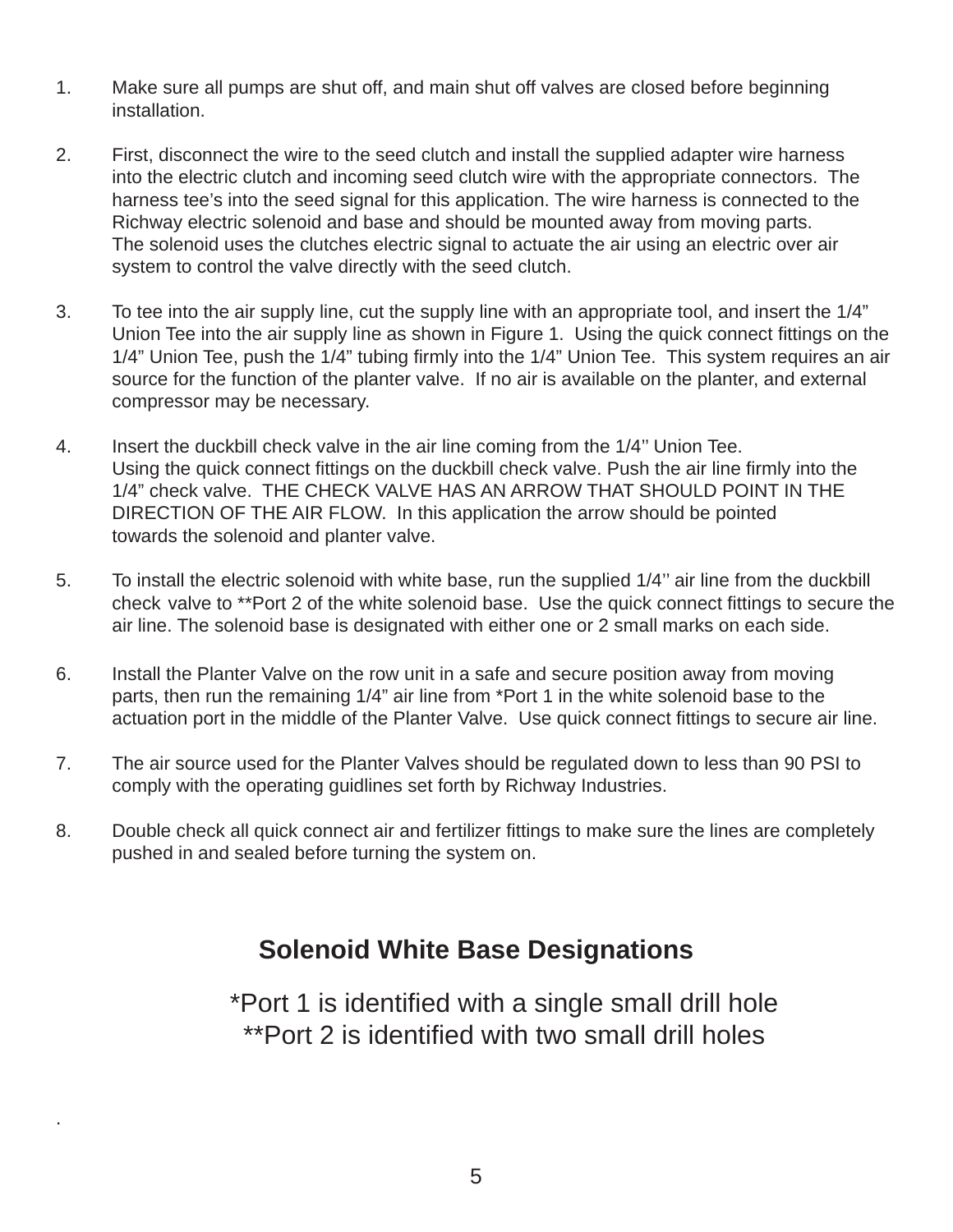## **VALVE SPECIFICATIONS**

Each Planter Valve body is molded for long life, high strength, and to resist corrosion without adding excessive weight to the planter. The normal operating air pressure required is 60-90 PSI. Higher pressures are not recommended and may cause excessive and unnecessary wear on the internal sleeve, resulting in early sleeve failure.

The electric over air application also uses a 3-way solenoid and a custom Richway adapter wire harness. The wire harness is made with 18-2 wire and includes one weather pack connector at the solenoid side and either a 2 pin Deustch or Weather Pack connector at the tee side to connect to your seed clutch.

The solenoid base is machined to accomidate high pressure air and is made with quick connect ports for the air line on both sides. The solenoid has an O-ring that goes into the base to help create an air tight seal and should not be over tightened. See the maintenance section on cleaning the electric solenoid and base assembly.

Planter valves can be ordered in a variety of different configurations. Your valve my not be the same as someone else's depending on the body size or cap type. Richway offers 1/4'' and 3/8'' valves with both quick connect fittings or NPT threaded fittings.

The 1/4" valve comes with quick connect fittings in all three ports or may be ordered with 1/4" or 3/8" NPT fittings in the caps on either end with the actuation port having a 1/4" quick connect fitting.

The 3/8" valve comes with 3/8" threaded caps and has the 1/4" quick connect fitting in the air actuation port. It can also be ordered with 3/8'' quick connects on the end caps or 1/4'' NPT.

Replacement sleeves, caps, bodies and other parts are available through your local authorized Richway Planter Valve distributor or through Richway Industries.

#### **Please note which valves you have ordered in this manual for future reference**

## **OPERATION**

Planter valves requires a minimum air pressure of 60 PSI to assure quick response and complete shut-off against liquid pressures. For liquid pressures exceeding 45 PSI, increased air pressure is required for complete closure and desired response time. Using the lowest air pressure necessary will promote maximum sleeve life. Excessive air pressure will shorten sleeve life.

#### **NOTE: Maximum system air pressure should not exceed 90 PSI.**

Inspect components daily, before, during and after planter operation for evidence of fertilizer liquid. If liquid is detected, stop planter operation immediately. Replace failed sleeve, and follow maintenance procedures.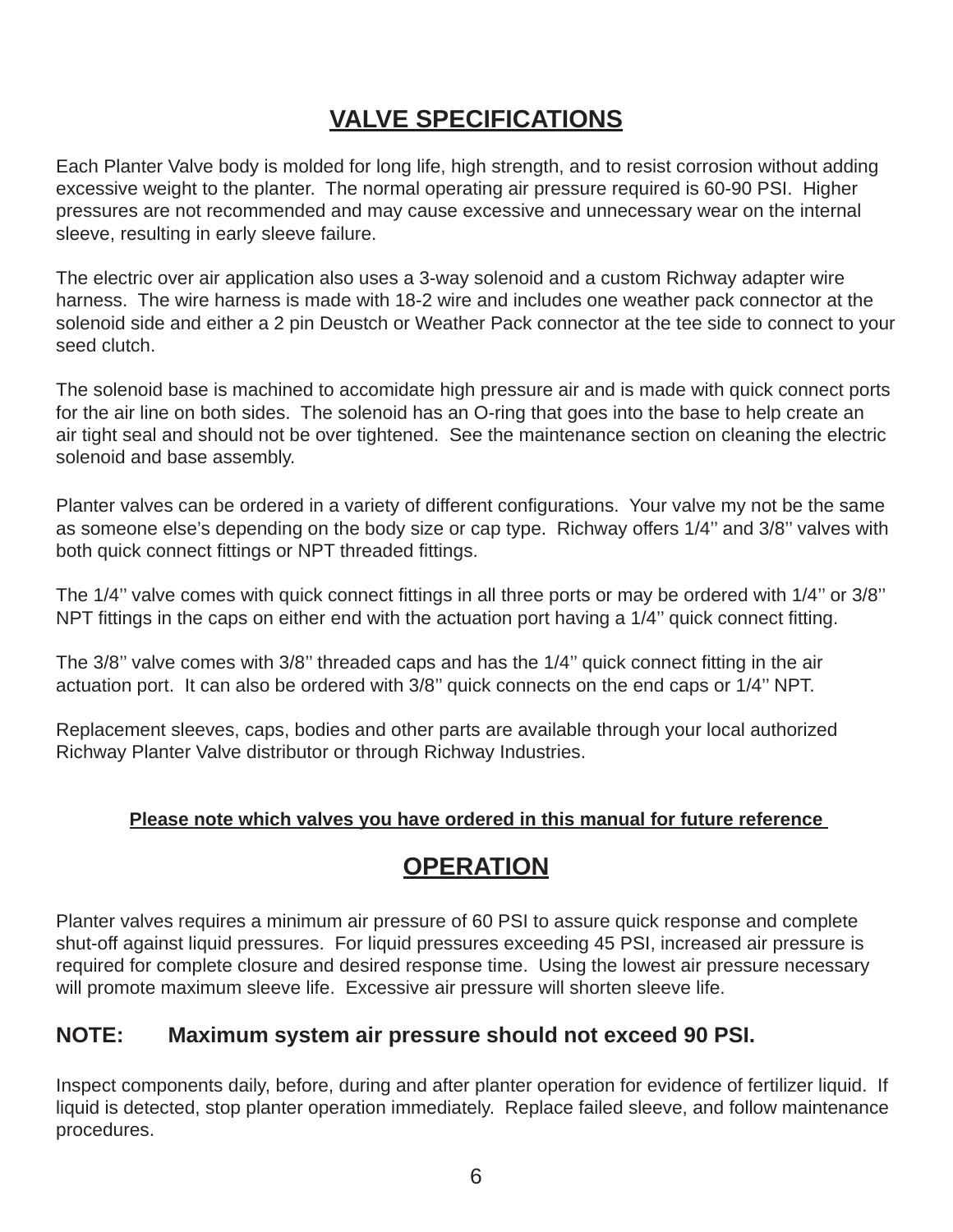## **MAINTENANCE**

Planter Valves are designed to perform reliably with many commonly used liquid fertilizers.



**CAUTION: Sleeve failure may occur at any time.**

When replacing rubber sleeves, contact your local authorized Planter Valve distributor to purchase genuine Planter Valve replacement parts.



**CAUTION: Sleeve replacement with other than genuine Planter Valve sleeves may lead to rapid sleeve failure, and will void warranty.**

### **Servicing Solenoids**

Because of the harsh environment of the Planter valve kits, the solenoid and base may need to be serviced regularly. The design of the electric solenoid kit makes it easy to clean the appropriate parts when needed.

- 1. Follow the Safety First portion of this manual and make sure all pumps, electrical, and air is turned off and the airline has been emptied.
- 2. Shut off all pumps and the air source and be certain all pressure is exhausted from the planter valve system.
- 3. Disconnect the solenoid and base from the air line with the quick connect fittings and unplug the solenoid from the Richway adapter wire harness.
- 4. Carefully unscrew the solenoid from the base. There is a plunger, spring, and O-ring in the solenoid that is loose once it is detached from the base.
- 5. Rinse out base to remove any contaminants and rinse solenoid and components if they look to have been reached with fertilizer or dust.
- 6. Once parts are clean, reassemble the solenoid onto the base making sure to reinstall the plunger, spring, and O-ring before tightening.
- 7. Only tighten the solenoid hand tight onto the base and reinstall in the airline on your planter.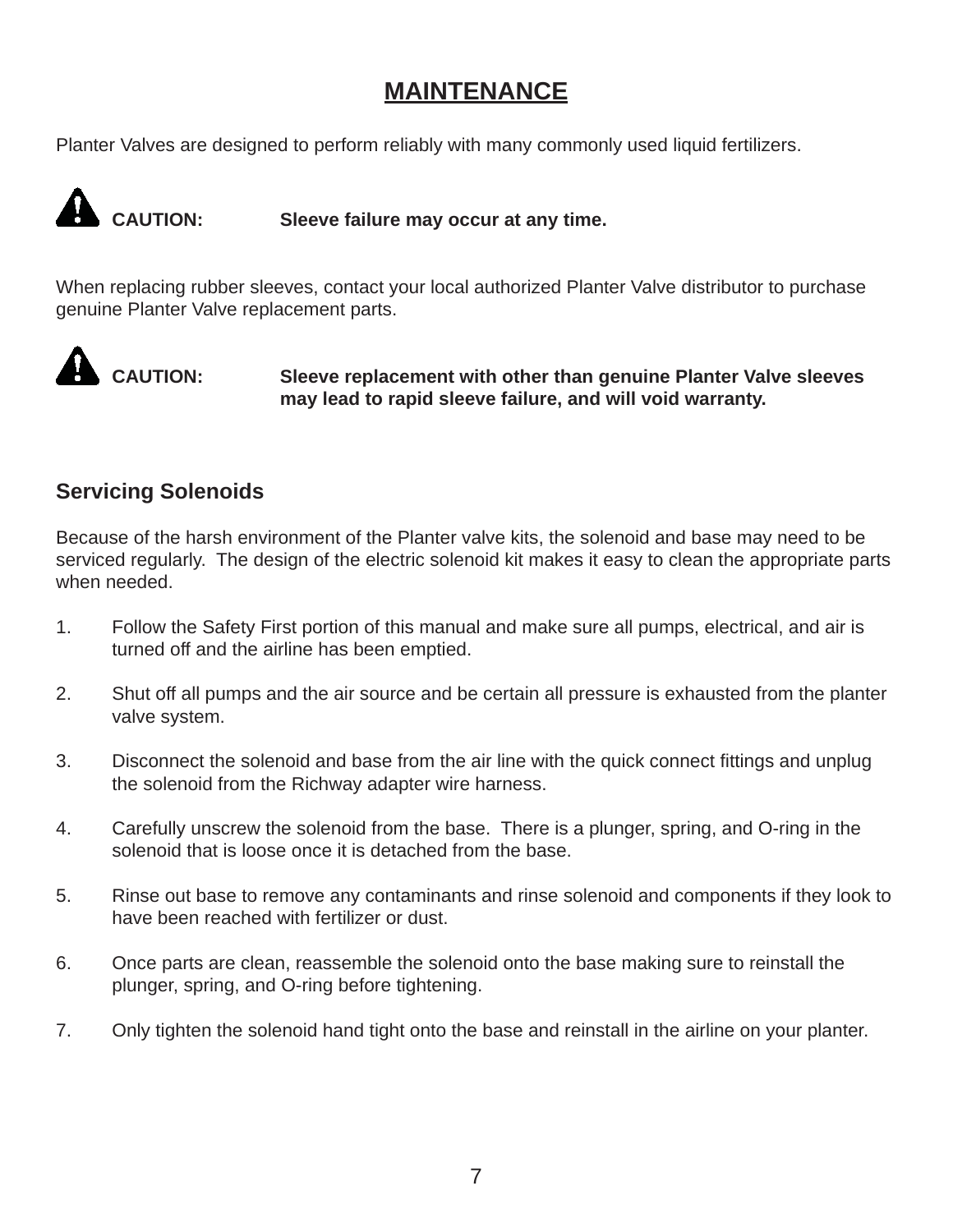#### **Sleeve Replacement**

Replace damaged sleeves as follows:

- 1. Shut off the pump and close the main valve. Be certain all pressure is exhausted from the Planter Valve system.
- 2. Disconnect the air line which enters the Planter Valve.
- 3. Remove the end caps from the Planter Valve body.
- 4. Remove the damaged sleeve from the body.
- 5. Lubricate the body and new sleeve with a detergent or foaming agent solution. DO NOT USE A PETROLEUM BASED PRODUCT (such as WD-40).
- 6. Pinch the flanges of the new sleeve together and start it into the body. You may use a blunt tool or a Sleeve Replacement Tool available from Richway Industries or a local authorized planter valve distributor. Do not use anything sharp such as a screwdriver.
- 7. Make certain the new sleeve is properly seated.
- 8. Lubricate the ends of the sleeve and end caps using a detergent or foam solution, and reassemble the valve. Be certain the sleeve is not twisted before reinserting the end caps.

#### Replacement Part Numbers

| 1/4" Valve w/ Quick Connect Fittings     | NZ-7066   |
|------------------------------------------|-----------|
| 1/4" Valve w/ NPT Fittings               | NZ-6012   |
| 1/4" Replacement Sleeve (EPDM)           | NZ-6155   |
| 1/4" Sleeve Replacement Tool             | AP-6177   |
| 3/8" Valve w/ NPT Fittings               | NZ-7103   |
| 3/8" Replacement Sleeve (EPDM)           | NZ-6158   |
| 3/8" Sleeve Replacement Tool             | AP-6178   |
| 1/4" Check Valve                         | AP-1998   |
| <b>Weather Pack Adapter Wire Harness</b> | NZPV-WH-W |
| <b>Deustch Adapter Wire Harness</b>      | NZPV-WH-D |
|                                          |           |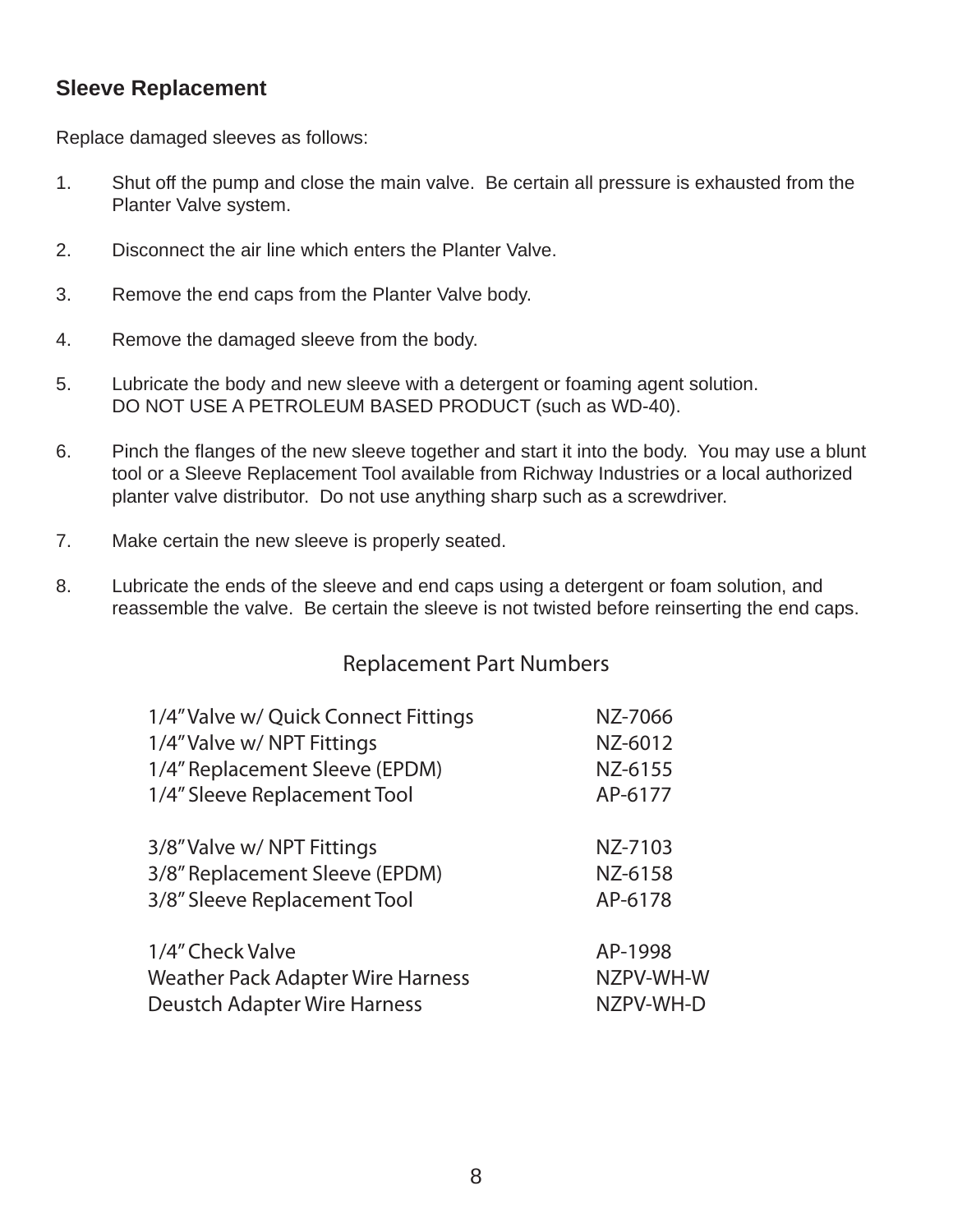#### **Storage**

When storing a planter equipped with Planter Valves do not use petroleum products, such as diesel fuel to prevent freezing. Petroleum products attack the EPDM rubber sleeves, which dramatically reduces their life. Contact with petroleum products will swell the sleeves rendering them unusable.

Using 28% Nitrogen based solution or anti-freeze mixture will normally yield satisfactory results.

Planter Valve sleeves generally have an expected opertating life of 10,000 to 15,000 acres. Long term closure will reduce sleeve life, store system with Planter Valves in open position.

Before operating system after storage, inspect and replace sleeves as necessary.

| <b>Problem</b>                | <b>Solution</b>                                                                                                                                                                                                                  |
|-------------------------------|----------------------------------------------------------------------------------------------------------------------------------------------------------------------------------------------------------------------------------|
| Planter Valve will not open   | <b>Twisted sleeve</b><br>$\bullet$                                                                                                                                                                                               |
| Low flow through valve        | <b>Twisted sleeve</b><br>$\bullet$                                                                                                                                                                                               |
| Planter Valves opens slowly   | Large number of valves<br>Pinched air line<br><b>Twisted Sleeve</b>                                                                                                                                                              |
| Planter Valves close slowly   | Large number of valves<br>Pinched air line<br>Low air pressure<br>Remove solenoid from base and clean orifice                                                                                                                    |
| Rapid sleeve failure          | Petroleum lubricant used during sleeve replacement<br><b>Twisted sleeve</b><br><b>Chemical attack</b><br>Excessive air pressure<br>Cracked end caps<br>Non-genuine Planter Valve sleeves                                         |
| Seed Clutches do not turn off | Check all wires on planter for corrosion.<br>Check Plugs and ground wires for loose or broken<br>$\bullet$<br>connections<br>At night, lights on planter may cause voltage drop to<br>clutches and fertilizer control solenoids. |

## **TROUBLE-SHOOTING**